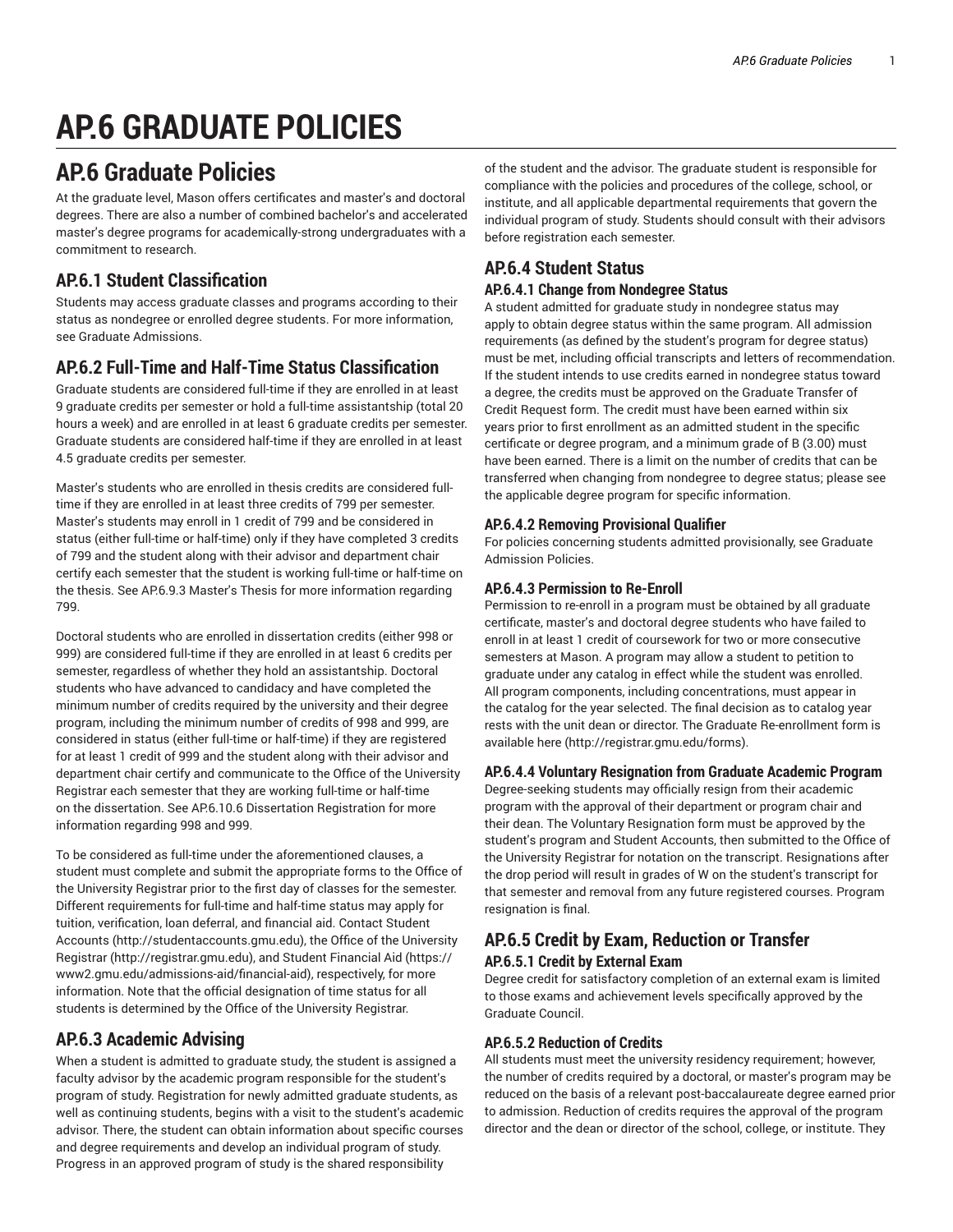determine whether the credits are applicable to the degree program and the number of credits to be reduced.

# **Doctoral Programs**

The maximum reduction for doctoral programs derives from the total credits required by the program and the university requirements for institutional, resident, and unique credits. For a 72-credit program, the maximum reduction is 30 credits. Programs that require more than 72 credits may be reduced by more than 30 credits provided that the student meets the aforementioned university requirements. Doctoral students earning a secondary master's degree at Mason do not receive a reduction of credits and should indicate on their program of study which courses apply to the doctoral degree. Because individual doctoral programs may have more restrictive policies, make sure to consult with the program and/or academic unit to learn of their reduction of credit policies.

# **Masters Programs**

The maximum reduction for master's programs derives from the total credits required by the program and the university requirements for institutional, resident, and unique credits. Because individual masters programs may have more restrictive policies, make sure to consult with the program and/or academic unit to learn of their reduction of credit policies.

Students requesting a reduction of credits must supply official transcripts. For transcripts from outside the United States, students must supply an official transcript evaluation and an official translation for transcripts not in English if these documents were not supplied in the admission process. Reduction of credits requests from students who are admitted provisionally are not considered until the students have fulfilled the conditions of their admission and had the provisional qualifier removed from their records.

Credits used in reduction of credits are not subject to time limits, and the credits must have been applied to a previous degree. The credits used in the reduction may include transfer credit used for a previously earned degree but may not include credits that are applied to both an undergraduate and graduate degree in a joint bachelor's/master's program or in Mason's Bachelor's/Accelerated Master's Programs. Reduction of credits may not be requested for more credits than were applied to the previous degree. Excess thesis credits beyond those allowed by the previous degree may not be applied to a reduction of credits.

Coursework applied to a reduction must have received a minimum grade of B. Courses graded 'pass/fail' or 'satisfactory/no credit' may be applied to a reduction of credits provided that is the standard grade mode for the course and that it can be reasonably interpreted as a B or better according to the home institution's grading system. Graduate degrees that follow a non-standard format will be evaluated on a case-by-case basis.

# **AP.6.5.3 Transfer of Credit**

Graduate credit earned prior to admission to a certificate, master's, or doctoral program may be eligible to be transferred into the program and applied to the certificate or degree. Transfer of credit requires the approval of the program director and dean or director of the school, college, or institute. They will determine whether the credit is eligible for transfer and applicable to the specific certificate or degree program. Note that credits accepted for transfer do not compute into any Mason GPA. Limits on the number of credits that can be transferred derive from the degree requirements given below.

Credit is usually considered for transfer at the student's request at the time of initial registration as a degree-seeking student. Students must supply official transcripts. For transcripts from outside the United States, students must supply an official transcript evaluation and an official translation for transcripts not in English if these documents were not supplied in the admission process. Credit transfer requests from students who are admitted provisionally are not considered until they have fulfilled the conditions of their admission and the provisional qualifier has been removed from their records.

To be eligible for transfer credit, the credit must be graduate credit earned at another accredited university, earned at another institution and recommended for graduate credit in the American Council on Education guidebook, or earned at Mason while in a nondegree status. The credit must have been earned within six years prior to first enrollment as an admitted student in the specific certificate or degree program, and a minimum grade of B (3.00) must have been earned. The course must be applicable toward a degree at the institution offering the course. Extension and in-service courses that are not intended by the institution offering the courses to be applied to a degree program are not eligible for transfer credit to Mason. The credits cannot have been previously applied toward a degree at another institution or Mason; however, up to 3 credits previously applied to a degree program at another institution may be transferred into a certificate program at Mason.

# **AP.6.5.4 Permission to Study Elsewhere**

Students enrolled in a degree program may take graduate courses at another accredited institution and apply these credits to a master's or doctoral degree with prior approval. Approval must be secured in writing from the director of the graduate program and the dean or director of the school, college, or institute, and submitted to Mason's Office of the University Registrar before registering at the other institution. Upon completion of the course, students must arrange for an official transcript to be submitted to Mason so that the credits may be transferred into their Mason degree program. These credits are subject to all the other conditions given above for transfer credit, including limits on numbers of credits that can be taken elsewhere. Note that credits accepted for transfer do not compute into any Mason GPA. Permission to take a course elsewhere does not exempt a graduate student from satisfying the degree requirements given below.

Enrolled, degree-seeking graduate students may be eligible to take a limited number of courses through the Consortium of Universities of the Washington Metropolitan Area. See AP.1.4.2 Permission to Study Elsewhere for more information. Credits earned through the consortium are considered resident, not transfer, credits, and are therefore not subject to transfer of credit conditions or limitations.

# **AP.6.6 Graduate Academic Standing AP.6.6.1 Academic Warning**

A notation of academic warning is entered on the transcript of a graduate student who receives a grade of C or F in a graduate course or while a grade of IN is in effect.

## **AP.6.6.2 Academic Termination**

A degree-seeking graduate student will be terminated for the reasons listed below unless an academic policy exception is obtained. Non-degree graduate students will be terminated for unsatisfactory performance as described below. These are minimum standards of performance; some programs have higher standards. Note that the university reserves the right to terminate any student based on cancellation (by the testing administrator) of any test score required for admission. Once a student has met the criteria for termination, they may only avoid termination by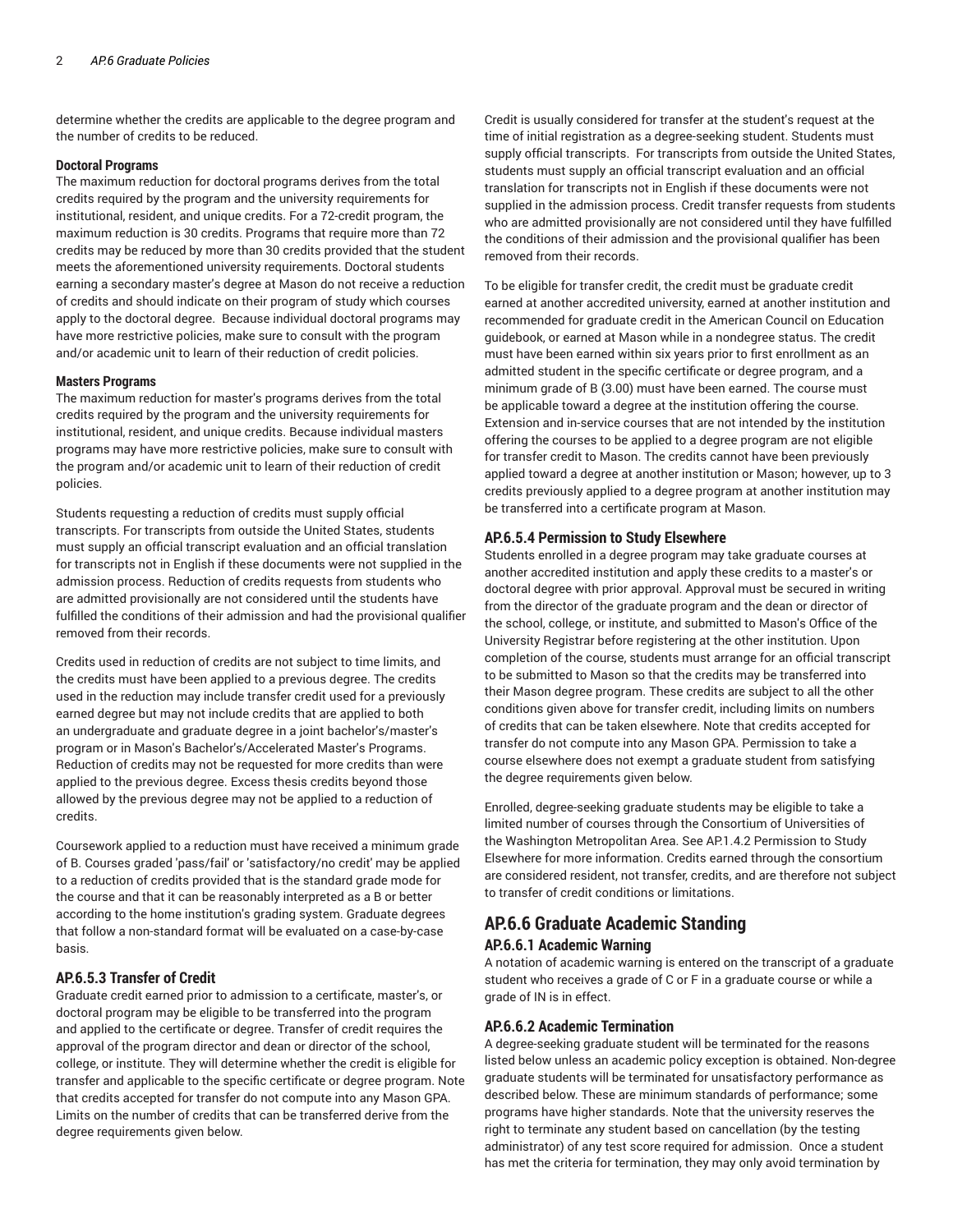obtaining an academic policy exception, as described below, through the process provided for by their academic unit in conjunction with the Associate Provost for Graduate Education.

# **Students May be Terminated for Any One of the Following Reasons Fully-Admitted Graduate Students Enrolled in a Degree and/or Certificate Program**

- Fail to make satisfactory progress toward degree as determined by the academic unit and/or Associate Provost for Graduate Education.
- Accumulate grades of F in two graduate courses or 9 credits of unsatisfactory grades in graduate courses.

#### **Provisionally-Admitted Degree Seeking Graduate Students**

- Fail to meet provisions of admission within time limits.
- Fail to make satisfactory progress toward the degree, as determined by the academic unit and/or Associate Provost for Graduate Education.
- Accumulate 12 credits of unsatisfactory grades in undergraduate courses.
- Accumulate grades of F in two graduate courses or 9 credits of unsatisfactory grades in graduate courses.

Note: Undergraduate and graduate course grades are not combined to reach the termination threshold; they are considered separately.

#### **Non-Degree Graduate Students**

- Accumulate 12 credits of unsatisfactory grades in undergraduate courses.
- Accumulate grades of F in two graduate courses, or 9 credits of unsatisfactory grades in graduate courses.

Note: Undergraduate and graduate course grades are not combined to reach the termination threshold; they are considered separately.

The student is responsible for knowing both the termination criteria (including, but not limited to, program time limits and grade requirements) and the process for initiating an academic policy exception request to the dean of their academic unit. In cases of program time limits and grade requirements, the University Registrar will notify the student within two weeks of termination eligibility that the student's performance has reached the threshold for termination, provide notice of the start of the request for exception period, and direct the student to their respective academic unit for information on submitting an academic policy exception request. For all other termination criteria, the academic unit will notify the student within two weeks of termination eligibility that the student's performance has reached the threshold for termination, provide notice of the start of the request for exception period, and direct the student to information on submitting an academic policy exception request.

Each academic unit, and the Associate Provost for Graduate Education as applicable, shall publish on their respective university web page the process for initiating an academic policy exception request and the criteria used in their respective reviews. Each academic unit and the Associate Provost for Graduate Education shall also publish on their respective university web pages the process for filing an appeal of an academic policy exception denial. The Associate Provost for Graduate Education is responsible for publishing the criteria used by that office and by the Graduate Academic Appeals Committee during their respective

appeal reviews. During the review of any request or appeal, the student may register and enroll in classes.

Once an academic policy exception request or appeal period has expired, or when the student's exception request has been denied by the academic unit, the Associate Provost for Graduate Education, or the Graduate Academic Appeals Committee with no further appeal option, a letter of termination signed on letterhead by the dean or director of the student's academic unit will be sent to the student by mail and email within one week, with an electronic copy provided to the University Registrar. A notification of academic termination will be affixed to the graduate student's official record and the student may then be administratively dropped or withdrawn from currently enrolled classes. See AP.1.3 (https://catalog.gmu.edu/policies/academic/registrationattendance/#text) for more information.

Should a student continue:

- in the enrolled degree and/or certificate program or non-degree program, **or**
- change programs within a single college without going through an admissions process

any grades of F or unsatisfactory grades shall count toward reaching the termination threshold as described above.

#### **AP.6.6.3 Readmission to Graduate Study at Mason**

Former graduate students who have been terminated, dismissed or have resigned from a Mason graduate program are not permitted to take any additional coursework at Mason unless a new graduate program application has been submitted and the applicant has been admitted to graduate study. Time limits for the degree begin with the date of admission to the new program. If the student applies and is readmitted to the same graduate program at Mason from which the student was terminated, dismissed, or resigned, any grades of F or unsatisfactory grades accumulated within six years prior to readmission shall count toward reaching the termination threshold.

Academic units and programs may have additional restrictions concerning re-admission. If so, those restrictions apply. Upon full admission to an alternative graduate program at Mason, any grades of F or unsatisfactory grades accumulated in previous graduate programs at Mason will be excluded and shall not count towards reaching the termination threshold as described in AP.6.6.2.

# **AP.6.7 Bachelor's/Accelerated Master's Degrees**

The university offers a number of Bachelor's/Accelerated Master's Programs for academically strong Mason undergraduates with a commitment to research or graduate or professional studies. Applicants receive a waiver of the graduate application fee and admitted students may obtain both a bachelor's and a master's degree after satisfactory completion of 144 - 150 credits (number of required credits depends on the graduate program).

#### **AP.6.7.1 Application and Admission**

Application to accelerated master's degree programs should be made once the student has earned between 75 and 100 credits. Individual colleges, schools and programs may set more specific requirements for earned hours prior to application. Admission is competitive and must be approved by the faculty director of the student's undergraduate program, the faculty director of the intended graduate program, and the relevant graduate dean or designee.

**AP.6.7.2 Coursework Requirements**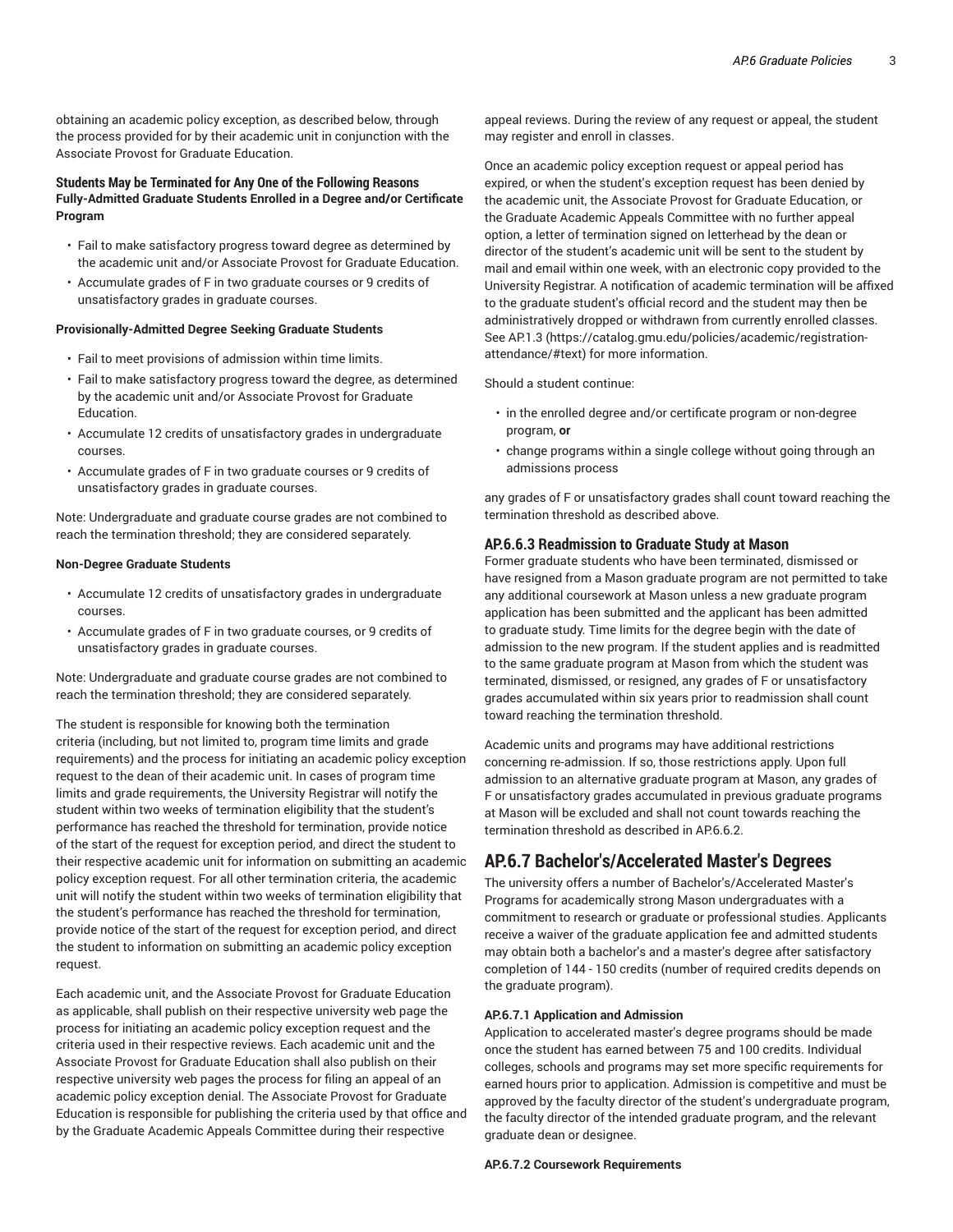After admission and having earned 90 undergraduate credits, accelerated master's students complete 3 to 6 credits of graduate coursework in their field of study (with a 3.00 GPA or better in each course), specified by their undergraduate and graduate advisors. These credits will apply to the undergraduate degree and provide the student advanced standing in the related Mason master's program. All graduate course prerequisites must be completed prior to enrollment. While still in undergraduate status, a maximum of 6 additional graduate credits may be taken as reserve graduate credit and applied to the master's program. Reserve graduate credits do not apply to the undergraduate degree. See AP.1.4.4 Graduate Course Enrollment by Undergraduates.

Students in an accelerated degree program must fulfill all university requirements for the master's degree, including a minimum of 18 applicable graduate credits taken after the bachelor's degree has been completed and posted to the student's academic record.

## **AP.6.7.3 Timeline Requirements**

Accelerated master's students must graduate from their undergraduate program in the semester specified on their application to the accelerated degree program. Changes to the timeline for conferral of the undergraduate degree must receive written approval by the graduate program director. Students are also required to enroll in the related master's program in the fall or spring semester that immediately follows the term of undergraduate degree conferral. Some programs may allow a deferral of no more than one year from time of admittance to graduate status. Students must abide by all timelines outlined in each specific program. Failure to enter the graduate program in accordance with specified timelines will result in forfeiture of graduate advanced standing courses earned in undergraduate status.

#### **AP.6.7.4 Instructions for International Students**

F-1 and J-1 students must request a change of program level and an I-20/DS-2019 extension at the time they move from the undergraduate to graduate level of study. Funding for the additional time in F-1 or J-1 status also must be documented as required by federal immigration regulations.

# **AP.6.8 Requirements for Graduate Certificates**

Candidates must satisfy all applicable university requirements and all requirements established by the graduate certificate program faculty. Individual departmental graduate certificate requirements are listed under their academic departments in this catalog. Note that the following are university minimum requirements; individual programs may have higher standards and/or more restrictive requirements.

- Graduate certificate programs require a minimum of 12 graduate credits.
- Only graduate courses may apply toward the graduate certificate.
- A maximum of 3 graduate credits taken at another institution can be transferred into a graduate certificate program. See AP.6.5 Credit by Exam.
- In the case of a certificate offered through consortial arrangement, at least one-third of the credit applied to the certificate must be earned through direct instruction at Mason.
- Candidates must have a minimum GPA of 3.00 in coursework presented on the certificate application, which may include no more than 3 credits of C. (Grades of C+, C-, and D do not apply to graduate courses.) The GPA calculation excludes transfer credits.
- Certificate students are subject to graduate termination policies.

# **AP.6.8.1 Students in Master's or Doctoral Programs also Pursuing Graduate Certificates**

# **Admission**

Students must be admitted to the master's or doctoral program in degree status. They must also be admitted to the graduate certificate program at least one semester before completion of certificate requirements.

#### **Coursework in Degree Status**

More than half of the credits required for the certificate program must be taken in degree status for the master's or doctoral degree.

#### **Time Limits**

The time limits coincide with the six-year time limit for master's degrees or the six-year time limit for advancement to candidacy in a doctoral degree. Master's and doctoral time limit rules apply.

#### **Multiple Programs**

Students may be enrolled in one graduate certificate program while they pursue a master's or doctoral degree. Students who have completed a graduate certificate may subsequently be approved to apply many of the credit hours for that one certificate to a graduate degree, as long as they were taken within six years of official enrollment into the degree program. There is no limitation on the sharing of credits between the graduate degree and one certificate.

# **AP.6.8.2 Students in Graduate Certificate Programs Only Admission**

Students pursuing graduate certificates must be admitted to Mason in degree-seeking status. Failure to make satisfactory progress (as determined by the academic unit) toward certificate requirements may result in termination from the certificate program.

#### **Coursework After Admission**

More than half of the credits required for the graduate certificate program must be taken after admission to that program.

#### **Time Limits**

The time limit for completion is six (6) years from the date of admission to the graduate certificate program. International students attending in F-1 or J-1 status have more restrictive time limits; contact the Office of International Programs and Services for information. The time limit is not extended because of an absence and subsequent re-enrollment into the graduate certificate program. Failure to meet the time limit or to secure an extension request shall result in termination from the program. This policy does not supersede a student's university-approved disability services accommodations plan.

# **Multiple Programs**

Students not admitted to any graduate degree program (master's or doctoral) may be admitted to two graduate certificate programs at the same time. The graduation application for each graduate certificate must include a minimum of 12 credits that apply only to that certificate and not to another. (Credits from only one certificate may be subsequently applied to a future degree program, subject to program approval and time limit.)

## **AP.6.8.3 Financial Aid for Students in Certificate Programs Only**

Not all certificate programs are eligible for Federal financial aid. A list of the eligible graduate certificates can be found in Financial Aid.

# **AP.6.9 Requirements for Master's Degrees**

Candidates must satisfy all applicable university degree requirements and all requirements established by the master's program faculty. Individual departmental degree requirements are listed under the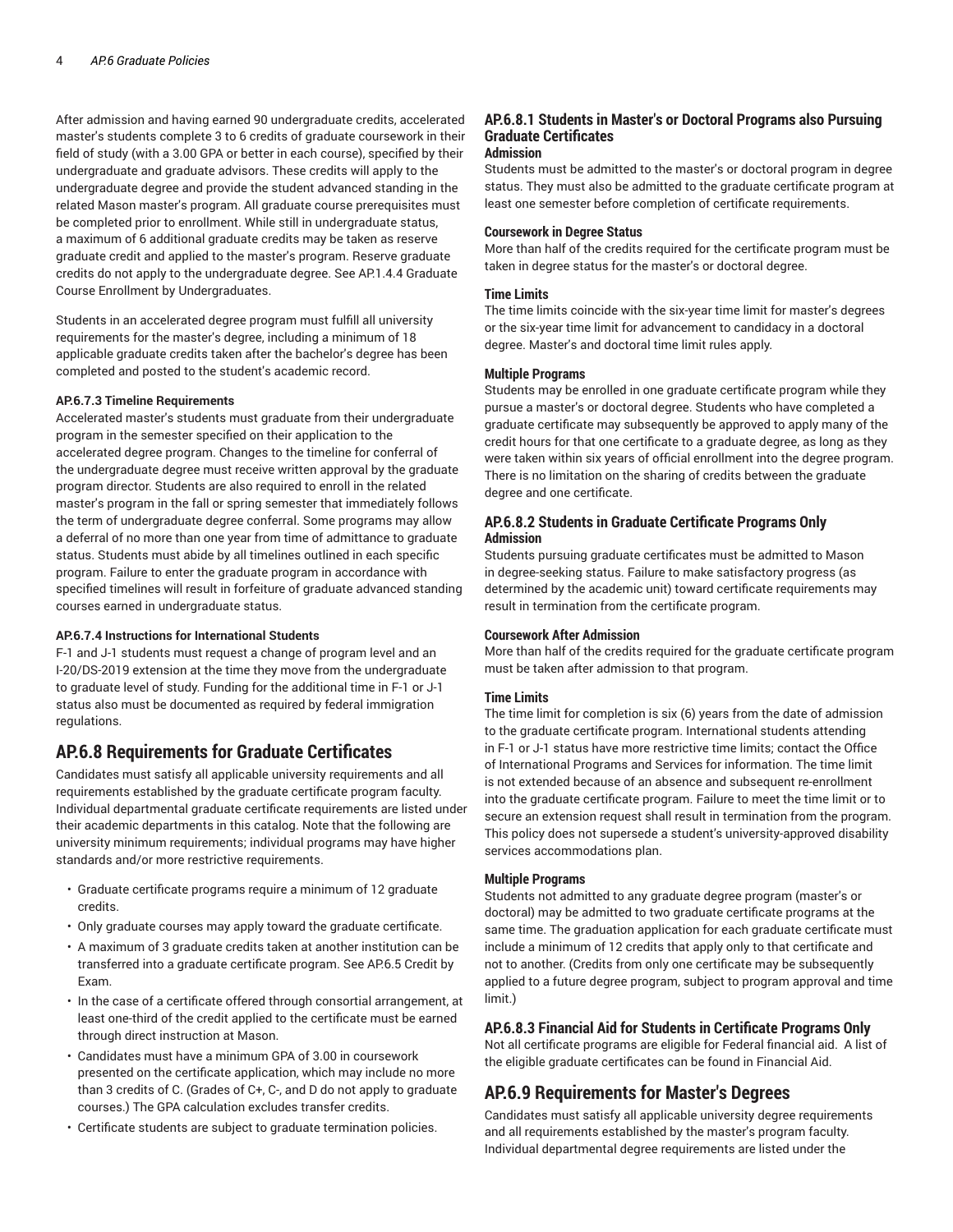respective master's programs in this catalog. Programs may impose more stringent requirements.

- **Admission**. Candidates must have been officially admitted into degree status.
- **Credit Hours.** Candidates must earn a minimum of 30 graduate credits.
- **Credit Level.** Only graduate courses may apply toward the degree.
- **Institutional Credit.** The majority of the credits applied to the degree must be earned at Mason or, in the case of programs offered through joint, cooperative, or consortium arrangements, at the participating institutions. At least one-third of the credits applied to the master's degree must be earned through direct instruction at Mason.
- **Residency**. A minimum of 18 credits must be taken in degree status, after admission to the degree program.
- **Thesis/Project Limits.** A maximum of 6 credits of master's thesis research (799) or master's project may be applied to the degree.
- **Quality**. Candidates must have a minimum GPA of 3.00 in coursework presented on the degree application, which may include no more than 6 credits of C. (Grades of C+, C-, or D do not apply to graduate courses. The GPA calculation excludes all transfer courses and Mason nondegree studies credits not formally approved for the degree.)

# **AP.6.9.1 Thesis Options**

Requirements regarding a thesis vary with the degree program. A number of master's programs offer both thesis and nonthesis options. The same quality of work is expected of students regardless of their chosen option. For more information, consult the section on degree requirements under each degree program.

## **AP.6.9.2 Time Limit**

Master's degree students have six (6) years from the time of first enrollment as a degree-seeking student to complete their degrees. Individual master's programs may have stricter time limits, which are published in this catalog. International students attending in F-1 or J-1 status also have more restrictive time limits; contact the Office of International Programs and Services for information. Students who are given permission to re-enroll following an absence from Mason may not count the six-year time limit as beginning on the date of re-enrollment. Students who will not meet published time limits because of compelling circumstances beyond their control may petition for an extension. Failure to meet the time limits or to secure approval of an extension request shall result in termination from the program. See detailed information (http:// registrar.gmu.edu/forms/timelimit) regarding how to determine the initial deadline. This policy does not supersede a student's university-approved disability services accommodations plan.

# **AP.6.9.3 Master's Thesis**

When a thesis proposal has been approved by the appropriate department, the department chair sends the collegiate dean or director a copy of the thesis proposal, including the approval signatures of the master's thesis committee members. Students may enroll in thesis research (799) at the beginning of the next semester. Students must register for a minimum of three credit hours in their first semester of 799. After that semester, students must enroll for one credit of 799 per semester until the thesis is complete and has been successfully submitted to the library. Such students enrolled for one credit of 799 may be considered in status (either full-time or half-time), if the following requirement is met: the student, advisor and department chair must certify each semester that the student is working full-time or half-time on the thesis. See AP.6.2 Full-time and Half-time Status Classification

for more information. **Please note: Master's students must maintain continuous enrollment in 799, excluding summers, each semester until the thesis is complete and has been successfully submitted to the library. Students who are completing their thesis in the summer must be registered for at least 1 credit of 799 in the summer. Graduation candidates who miss the library deadline for thesis submission but do submit successfully before the next semester begins do not have to register for 799 in the next semester. Such students must apply for graduation in order to have their degree conferred.** Students registered in 799 are graded IP until work is complete; at that time they are graded S/NC, and previous IP grades are updated by the Office of the University Registrar to reflect the final S or NC grade.

Students selecting the thesis option should obtain a copy of Mason's *Thesis, Dissertation, or Project Guide*. Students may register in 799 only after their thesis proposal has been submitted and approved as prescribed in the guide. **Any student not in attendance at Mason who is preparing a thesis under the active supervision of a member of the faculty or wishes to take an exam must maintain continuous registration in 799 for at least 1 credit per semester.**

The master's thesis committee is composed of at least three members of the graduate faculty, at least two of whom must be from the student's department or program. Faculty who are not members of the graduate faculty or other appropriate persons not affiliated with the university may serve as additional members. Committee members are appointed by the chair or director of the academic unit or program, or designee, after consultation with the student's adviser and the student. Only a member of the graduate faculty with a full-time appointment at George Mason University may serve as the thesis chair.

The thesis committee chair is primarily responsible for directing the candidate's research and writing activities. The student is responsible for keeping all committee members informed of the scope, plan, and progress of the research as well as the writing of the thesis.

# **AP.6.9.4 Thesis Submission**

On or before the thesis submission deadline for any semester, each student will submit a CD with a complete electronic copy of his/her thesis (signed Signature Sheet through Curriculum Vitae) as a PDF to University Dissertation & Thesis Services (UDTS). The PDF will be uploaded into the Mason Archival Repository Service (MARS). At the time of final submission, the student will also turn in completed versions of the Transmittal Sheet, ETD Submission Form, and MARS Agreement.

For degree conferral in a particular semester, the above materials must be submitted to the library by 5:00 p.m. on the Friday before the last day of class in that semester. (For specific deadlines and more information, please see The Office of the University Registrar (http:// registrar.gmu.edu).)

Under circumstances determined by the student's school, college, and/or program, a student may petition to embargo all or part of his/her thesis, preventing online access to it for a period of time (2 years, 5 years, or 10 years). A student may choose to embargo his/her work in order to avoid potential contract disputes with future publishers or to protect intellectual property. Not all schools, colleges, and/or programs will permit a student to embargo his/her work, and the both the student's thesis chair and the graduate associate dean of the school/college must approve the student's petition. Upon approval of an embargo, the thesis chair, the graduate associate dean and the student must all sign the embargo approval form. The student must turn in this completed, signed embargo form to UDTS at the time of submission of his/her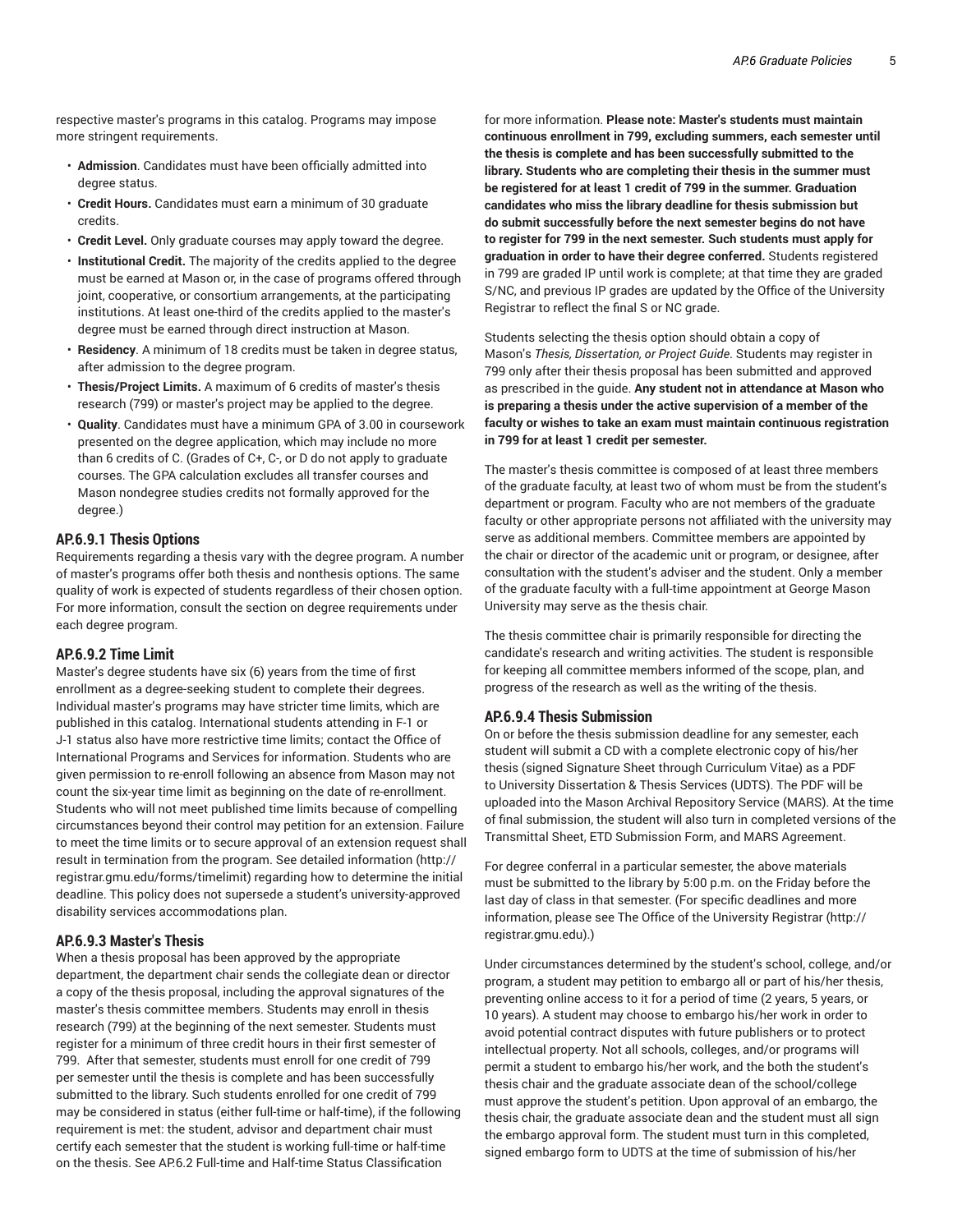thesis and all other materials. The UDTS Coordinator will confirm with both the chair/director and the associate dean that they have signed the submitted form. A hard copy of the confirmation will be retained by the UDTS Coordinator. At the time the work is uploaded to MARS and/or ProQuest, the author will receive an email notification, with an official PDF attached, stating that the embargo will begin and end on a certain date, and advising the author that it is his/her responsibility to keep track of the embargo lift date. The author will further be advised that it is his/her responsibility to notify the UDTS Coordinator via email (udts@gmu.edu) that he/she wants to lift the embargo prior to the termination date, or that he/she wants to renew the embargo (or institute a new limit). In the form, the author will also be advised that he/she should retain this form and place it in the care of his/her attorney, next of kin, or other appropriate designee. In case of death, incapacity, or other similar circumstance, it is up to the author's estate, power of attorney, or other appropriate designee to ensure that the embargo continues.

If the student wishes to extend the embargo past the thesis's release date, the student is required to secure the approval of the graduate associate dean of the student's college/school at the time of the extension request. Students can request a renewal period of 2 years, 5 years, or 10 years. If approved, the student must notify UDTS via email (udts@gmu.edu) of his/her intention to extend the embargo. The UDTS Coordinator will confirm with the associate dean that the embargo extension has been approved, and will retain copies of both the student's request and the associate dean's confirmation that the embargo can be extended.

Theses embargoed for any period will be accessible electronically oncampus in Special Collections UNLESS the student/author can provide evidence that the document should NOT be reviewed for a certain period. Permission to restrict access on-campus for such period or fully may be granted by the Associate Provost for Graduate Education. Only under extreme circumstances will a student's work be considered by the Associate Provost for Graduate Education for such an embargo. A student must have proof that publication of his/her work poses a danger to themselves, national security, or similar scenario.

Once a student has submitted the final (i.e. defended, formatted, and signed) version of his/her project, thesis, or dissertation to University Dissertation & Thesis Services (UDTS), subsequent edits WILL NOT BE ALLOWED EXCEPT under the following circumstances:

- 1. A formatting error has been introduced into the PDF document when converting from another document type that affects the meaning of the dissertation. For example: in the process of formatting the document into a PDF, all of the ampersands (&) have disappeared and the error is not discovered until after final submission to UDTS. Resubmission would not be allowed to revise margins, fonts, or other non-substantive items.
- 2. Incidence of fraud or plagiarism. The relevant college/school must conduct a review of the thesis or dissertation and determine an appropriate course of action in accordance with the university catalog and approved by the Dean. If the approved course of action includes allowing the student to resubmit a corrected version of a thesis or dissertation, the UDTS Coordinator must be informed in writing by an appropriate college/school or LAU official.

UDTS will not allow corrections of theses and dissertations for the following:

- Rewording the Dedication, Acknowledgments, Abstract, or Biography.
- Correction of citations or quotations.
- Addition of new text, or deletion of existing text, in the body.
- Correction of misspellings or grammar issues.
- Replacing, adding, or deleting Tables, Figures, or Equations.
- Correction of any other minor errors or omissions.

# **AP.6.9.5 Doctoral Students Also Pursuing a First Master's Degree**

Requirements for master's degrees apply with the following exceptions. Residency derives from the doctoral degree requirements. Time limit may derive from the doctoral requirements, although programs may reject coursework that is not sufficiently current. Students must be officially admitted to degree status in the master's program a full semester before the one in which they will complete master's degree requirements, i.e. admitted in fall for graduation the following spring.

# **AP.6.9.6 Individualized Dual Master's Degree Programs**

George Mason students have the option to pursue two master's degrees simultaneously. For purposes of administration, if a different rate of tuition is assessed for each program, the student will be assessed at the higher rate. The program with the higher rate will be considered the primary program. The six year time limit for completion of dual master's programs derives from the admission date of the initial program.

Students in dual master's degree programs are not eligible for reduction of credit based on a previously earned relevant post-baccalaureate degree earned prior to admission. Any Reduction of Credits that was granted upon admission to the initial program will be removed from the student's record upon matriculation into the second program.

Students are not eligible to pursue two master's degrees until they have completed one semester in their initial master's program. Interested students should know:

- A full admissions application must be submitted for both programs.
- Students must apply and be accepted to the second master's degree within one year of matriculation in the initial program.
- A restricted number of credits may be shared across dual degree programs, according to University Policy 3007 (http:// universitypolicy.gmu.edu/policies/dual-degree-programarrangements).
- An Individualized Dual Master's Degree Program of Study form (http://registrar.gmu.edu/wp-content/uploads/DMPS.pdf), approved by directors of both programs, must be submitted to the Office of the University Registrar (http://registrar.gmu.edu) upon matriculation in the second program. This will determine the maximum number of credits and specific courses that may be shared across programs.
- The Program of Study must include a written statement explaining the intellectual or pedagogical purpose behind the degree program, and the academic symmetries that exist between the underlying fields of study.

# **AP.6.10 Requirements for Doctoral Degrees**

Candidates must satisfy all applicable university degree requirements and all requirements established by the doctoral program faculty. Departmental degree requirements are listed under the respective doctoral programs in this catalog. Programs may impose more stringent requirements.

- **Admission.** Students must have been fully admitted into degree status.
- **Credit Level.** Only graduate courses may apply toward the degree.
- **Credit Hours.** Candidates must earn a minimum of 72 graduate credits, which may be reduced on the basis of a completed master's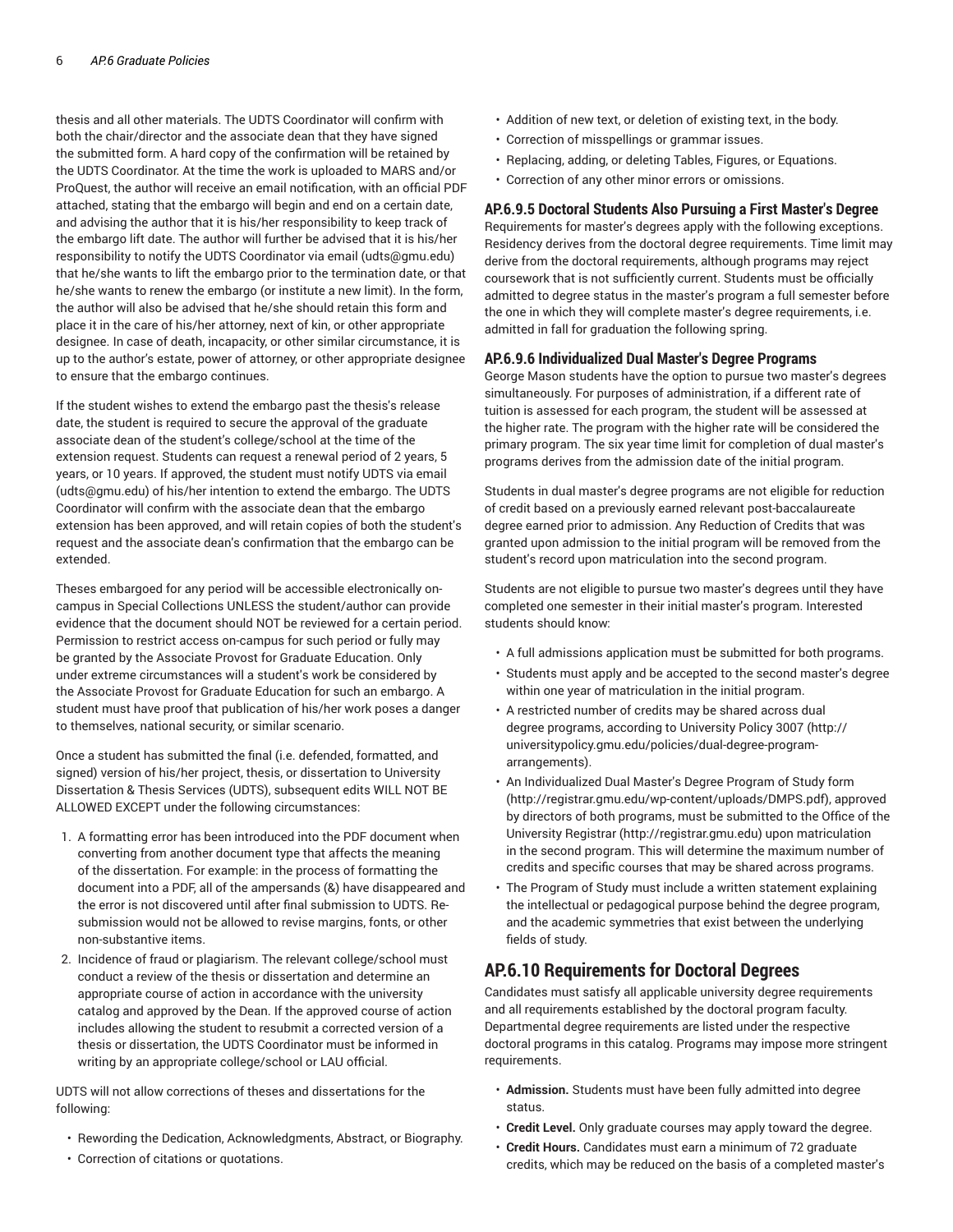degree or other suitable, approved transfer work. (See AP.6.5 Credit by Exam, Reduction or Transfer)

- **Unique Credit.** A minimum of 42 credits must apply only to the doctoral degree.
- **Institutional Credit.** More than half of the required credits (minimum 72) for the doctoral degree must be earned at Mason or in the case of programs offered through joint, cooperative, or consortium arrangements, at the participating institutions.
- **Residency.** More than half of the required credits (minimum 72) must be taken in doctoral degree status, after admission to the degree program.
- **Candidacy.** Candidates must pass a written or oral doctoral candidacy (qualifying) exam, or both.
- **Dissertation.** Candidates must complete a minimum of 12 credits of doctoral proposal (998) and doctoral dissertation research (999), including at least three credits of 999. A maximum of 24 credits of 998 and 999 may be applied to the degree.
- **Defense.** Candidates must pass a final public defense of the doctoral dissertation.
- **Quality.** Candidates must have a minimum GPA of 3.00 in coursework presented on the degree application, which may include no more than 6 credits of C. (Grades of C+, C-, or D do not apply to graduate courses. The GPA calculation excludes all transfer courses and Mason extended studies or nondegree credits not formally approved for the degree.)

# **AP.6.10.1 Time Limit**

For both full-time and part-time students enrolled in doctoral programs, whether entry is post-baccalaureate or post-master's, the total time to degree will not exceed nine (9) calendar years from the time of first enrollment as a doctoral student. Doctoral students are expected to progress steadily toward their degree and to advance to candidacy within no more than six (6) years, although colleges may set a shorter time limit.

Students who do not meet published time limits because of compelling circumstances beyond their control may petition their dean for a single extension of one calendar year at any point during their program. If such an extension is granted, the total time limit for completion of the degree will not exceed ten (10) years. Reenrollment following an absence from Mason does not change the student's time limit, which is based on the date of initial admission. Failure to meet the time limits or to secure approval of an extension request shall result in termination from the program. Faculty and students share in the responsibility to progress toward completion of degree requirements, and faculty must be actively involved in helping students conform to the nine (9) year time limit. This policy does not supersede a student's university-approved disability services accommodations plan.

Non-immigrant students in F-1 or J-1 status are further limited by the regulations governing their stay in the United States. The University issues visa documents (forms I-20 and DS-2019) that indicate the estimated length of the student's academic program. Students who need extensions beyond the initial period of stay must request them through the Office of International Programs and Services (OIPS). Documentation of the compelling circumstances necessitating the extension request is required by federal regulations. For further information, please consult with an advisor in OIPS.

#### **AP.6.10.2 Doctoral Research Skill Requirements**

Some doctoral degree programs require demonstration of proficiency in a research skill, including knowledge of the research literature in a foreign language, computer language, statistical methods, or a research tool specific to the discipline. Research skill requirements are included with the degree requirements for the specific doctoral degree. Where demonstration of research skills is required, certification that this requirement has been met must be completed for advancement to candidacy.

#### **AP.6.10.3 Program of Study**

Usually before the end of the second year of graduate study but no later than consideration for advancement to candidacy, doctoral students must submit a program of study for approval by the dean or director of the college, school, or institute. The program of study must include major courses and supporting courses to be completed, research skills required, subject areas to be covered by the candidacy exam, and a proposed date for the candidacy exam. Program of Study Forms are available from each program's doctoral coordinator. Any changes in the programs of study must be documented with an amended Program of Study Form.

# **AP.6.10.4 Advancement to Candidacy**

Advancement to candidacy implies that a doctoral student has demonstrated both a breadth and a depth of knowledge in the field of study and is capable of exploring problems on the boundaries of knowledge, and has identified a research area that is likely to lead to a successful dissertation. The candidacy exam includes a written part and may include an oral part, depending on the particular doctoral program. Doctoral students should consult the degree requirements for each doctoral program to determine whether an oral portion is required, whether it is judged separately or with the written portion, the number of times a failed candidacy exam may be repeated and any associated time limits, and any time limits for attempting the candidacy exam.

Before doctoral students may be advanced to candidacy by the unit dean or director, they must have completed all coursework as indicated on the approved program of study, been certified in all doctoral research skills required, passed the candidacy exam, and been recommended by the doctoral supervisory committee or program coordinator. Students advanced to candidacy after the add period for a given semester must wait until the following semester to register for 999 Dissertation Research.

# **AP.6.10.5 Dissertation Committee**

The Dissertation Committee provides guidance and oversight of the student's dissertation research and writing. In some units this committee may also function as the program committee, facilitating the design and approval of the student's program of study, conducting required examinations, and regularly assessing the student's progress and accomplishments.

# **Committee Size and Composition**

**Committee Size**: Doctoral candidates must have a Dissertation Committee made up of a Chair and at least two other members (Member #1, Member #2).

**Committee Chairs:** Full-time faculty members at George Mason University may serve as Dissertation Committee Chairs as long as they are members of the Graduate Faculty, they are members of the core faculty for the student's degree program, and they are relevant to the student's field of study.

If the Chair of a Dissertation Committee leaves the university or retires during the student's degree, the program director may request that Graduate Faculty status be granted to allow the continuation of the member's service as Co-chair.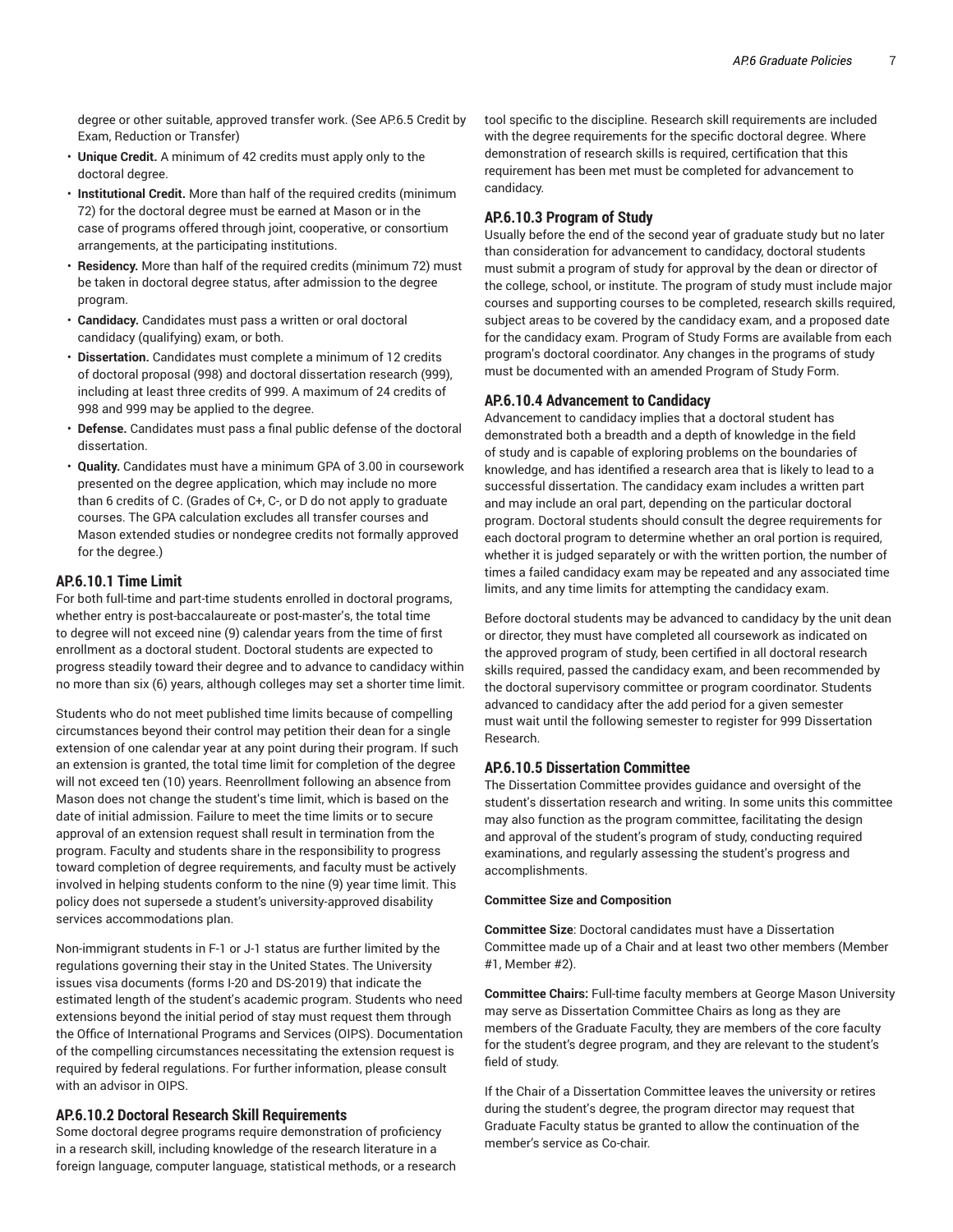**Committee Co-chairs:** In some cases it may be appropriate to designate additional faculty as Co-chair. Graduate faculty who are from any George Mason University LAU or who are external to the university may serve as Co-chair. Non-tenure/tenure-track faculty and individuals from outside the university must be approved as members of the graduate faculty for purposes of having Co-chair privileges (see section below, Committee Service by Personnel other than Tenure or Tenure-Track Faculty at George Mason University). If the Co-chair designee meets all requirements then the Co-chair may count as Member #1 or Member #2.

**Committee Members on Dissertation Committees:** Each Dissertation Committee must have at least two members in addition to the Chair. The Chair, Member #1, and Member #2 must have graduate faculty status and be relevant to the student's field of study. In addition, Member #1 must be full-time faculty at George Mason University. Member #2 may be from George Mason University or external to the University.

Additional committee participants may be added. Committee service by other qualified individuals inside or outside the university may be requested by the student's LAU/program (see section below, Committee Service by Personnel other than Tenure or Tenure-Track Faculty at George Mason University).

Students should refer to the policies and procedures for their degree program for any specific guidelines for graduate Dissertation Committee service within the LAU/program.

**Committee Service by Personnel other than Tenured or Tenure-Track Faculty at George Mason University**: Personnel with suitable academic training and research experience who are not George Mason University full time, tenured, or tenure track faculty may be recommended for inclusion on a graduate student Dissertation Committee. This category includes personnel from outside George Mason University as well as Research Faculty, Administrative/Professional Faculty, Instructors, Affiliate Faculty, Adjunct Faculty, Retired or Emeritus Faculty, and Term Faculty at George Mason University. Such personnel must have an appropriate terminal degree. Inclusion of personnel with comparable experience in place of a terminal degree is requested by the student's Dissertation Committee Chair and the Dean/Dean's designee and approved by the Associate Provost of Graduate Education.

Full-time term or administrative/professional faculty members at George Mason University may serve as Dissertation Committee Chairs as long as they are members of the graduate faculty. Other personnel may be added to the committee as Co-chair, Member #2, or an additional member. Additional members need only be approved by the Graduate Program/LAU. Inclusion of committee members in the other categories is requested by the student's Dissertation Committee Chair and Graduate Program Director and approved by the Dean/Dean's designee; all such personnel must be appointed to graduate faculty by the Office of the Provost. If such members are on a temporary appointment there should be assurance that they will be available throughout the student's degree. They may share dissertation supervision responsibilities, and enjoy voting rights and privileges. A curriculum vitae for the proposed committee member must be included with the request for graduate faculty status and the particular advantages of including this person on the committee should be cited. Once approved for graduate faculty status, a new request is not required for service on additional committees. Faculty, staff, and students are urged to check the online list of approved graduate faculty members.

Individual programs may have more restrictive policies. If so, those restrictions apply.

Refer to the policies and procedures of the degree program for information on how to change membership of previously established dissertation committees.

#### **Committee Structure**

| <b>Membership</b>                         | <b>Minimum Required Attributes</b>                                              |
|-------------------------------------------|---------------------------------------------------------------------------------|
| Chair (required<br>member)                | • Full-time Mason Faculty                                                       |
|                                           | • Graduate Faculty                                                              |
|                                           | • Member of the program's core faculty                                          |
|                                           | • Faculty relevant to student's field of Study                                  |
| Member #1 (required<br>member)            | • Full-time Mason Faculty                                                       |
|                                           | • Graduate Faculty                                                              |
|                                           | • Faculty in any Mason LAU                                                      |
|                                           | · Faculty relevant to student's field of study                                  |
| Member #2 (required<br>member)            | · Graduate Faculty; and,                                                        |
|                                           | • Faculty relevant to student's field of study; and<br>EITHER:                  |
|                                           | • Faculty in any Mason LAU OR                                                   |
|                                           | • External to Mason                                                             |
| Member #3 (if<br>required by program)     | · Graduate Faculty; and,                                                        |
|                                           | • Faculty relevant to student's field of study: and<br>FITHFR:                  |
|                                           | • Faculty in any Mason LAU or                                                   |
|                                           | • External to Mason                                                             |
| Co-chair (if present)                     | · Graduate faculty; and, EITHER                                                 |
|                                           | • Faculty in any Mason LAU OR                                                   |
|                                           | • External to Mason                                                             |
| <b>Additional members</b><br>(if present) | • Approval by Dissertation Committee Chair,<br><b>Graduate Program Director</b> |

## **AP.6.10.6 Dissertation Registration (998, 999)**

Students working on dissertation research (999) must register for a minimum of 3 credits of 999 per semester (excluding summers) until they have completed the minimum number of credits of 998 and 999 required by the university and their degree program. Then, they must register for 1 credit of 999 until the dissertation is complete and has been successfully submitted to the library. See AP.6.2 Full-time and Half-time Classification (https://catalog.gmu.edu/policies/academic/registration-attendance/ #text) for more information. Students registered in 998 or 999 are graded IP until work in 998 or 999, respectively, is complete; at that time they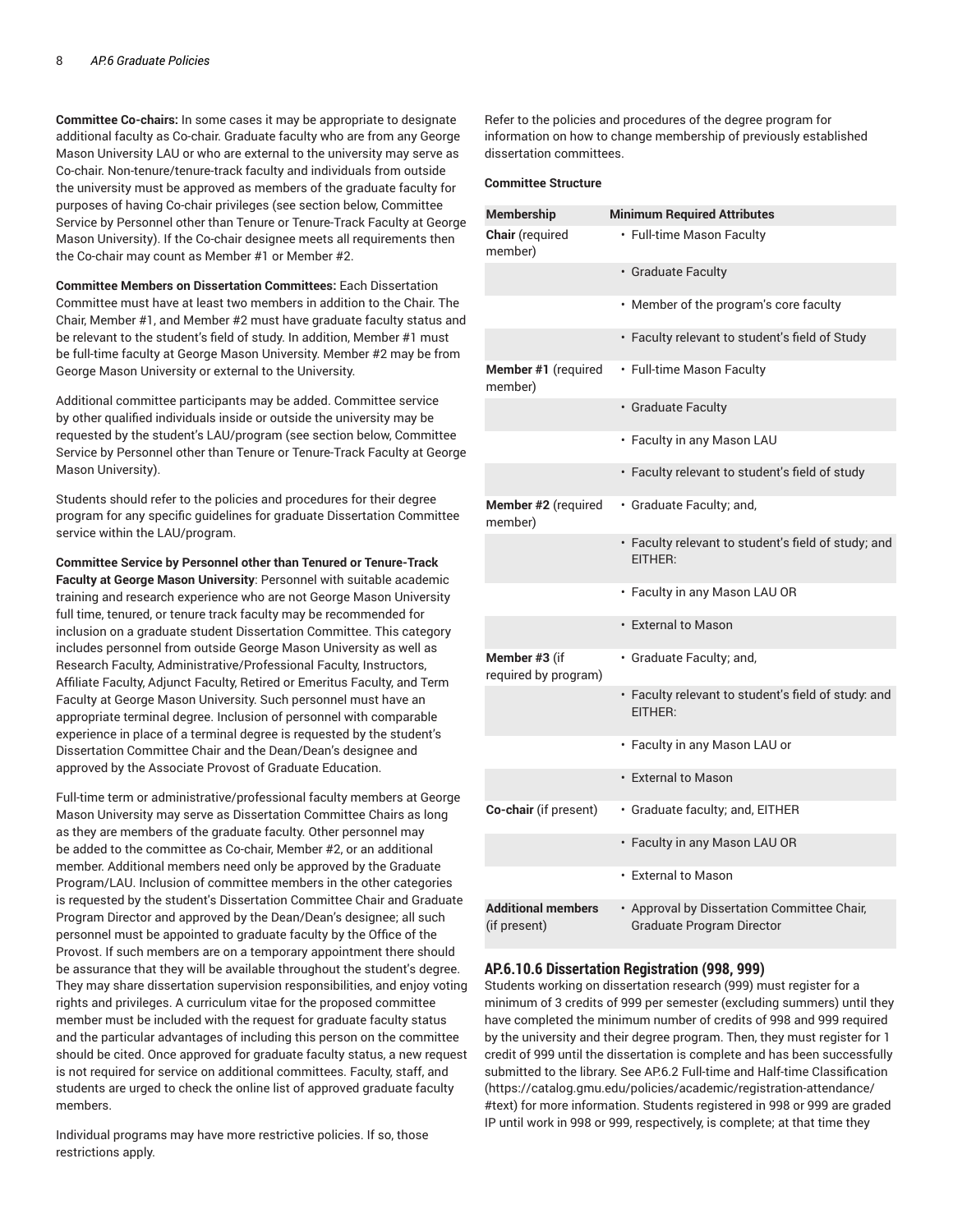are graded S/NC, and previous IP grades are updated by the Office of the University Registrar to reflect the final S or NC grade.

All registration for doctoral dissertation research (999) must be planned with the dissertation director and approved by the dean or director of the school, college, or institute. Dissertation research (999) is open only to doctoral students who have advanced to candidacy. Once enrolled in 999, students must maintain continuous registration in 999 each semester until the dissertation is complete and has been successfully submitted to the library, excluding summers. Students who defend in the summer must be registered for at least 1 credit of 999 in the summer. Individual doctoral programs may require continuous registration beginning with 998. Graduation candidates who miss the library deadline for dissertation submission, but do submit successfully before the next semester begins, do not have to register for 999 in that next semester, but must apply for graduation in order to have their degree conferred.

It is the student's responsibility to complete registration for dissertation proposal (998) or research (999) prior to the first day of classes for the semester. If this date is missed, students must still enroll in these courses via Add or Late Schedule Adjustment procedures and are subject to Late Registration fees. Failing to register on time in a particular semester does not alter the requirement for continuous registration in 999.

## **AP.6.10.7 Doctoral Dissertation**

A dissertation is required for the doctor of philosophy degree and most professional doctoral degrees. The dissertation is a written piece of original thinking that demonstrates doctoral candidates' mastery of subject matter, methodologies, and conceptual foundations in their chosen field of study. This is generally achieved through consideration of a problem on the boundaries of knowledge in the discipline.

The director of the dissertation committee is primarily responsible for directing the doctoral candidate's research and guiding the preparation of the written dissertation. After the dissertation committee is appointed, the student should begin discussions with the director to define a suitable problem for the dissertation. Before the student may enroll in doctoral dissertation research (999), the dissertation proposal must be approved by the dissertation committee and evidence of approval sent to the unit dean or director for approval. Before that time, the student may enroll in proposal research (998).

Guidelines for the content and general format of doctoral dissertations are in the *Thesis, Dissertation, or Project Guide*. Consult a doctoral coordinator to determine which additional reference manuals are suitable.

## **AP.6.10.8 Doctoral Defense**

As soon as all degree requirements have been satisfied, including completion of the doctoral dissertation, the doctoral candidate may request a doctoral defense. Approval for the defense is given by the doctoral dissertation committee, department or program chair, and relevant dean or director of the school, college, or institute. Notice of a defense must be circulated to the university community two weeks before the defense date. The public defense should demonstrate the candidate's maturity of judgment and intellectual command of the chosen branches of the field of study.

At the close of the final defense, the dissertation committee makes final judgments for approving the dissertation. The doctoral candidate is responsible for making all required changes promptly, submitting the original and required copies, and obtaining signatures. Final approval for the dissertation is given by the doctoral dissertation committee,

department or program chair, and the relevant dean or director of the school, college, or institute, all of whom must sign the final copy.

For a dissertation to be approved, all members of the committee must sign. If a committee member refuses to do so, the student or any member of the committee may petition the unit dean or director for a review and ruling. The dean or director may seek the advice of outside reviewers to provide an assessment of the work. The final decision is that of the dean or director, and is not subject to appeal.

# **AP.6.10.9 Dissertation Submission and Fees**

On or before the dissertation submission deadline for any semester, each student will submit a CD with a complete electronic copy of his/ her dissertation (signed Signature Sheet through Curriculum Vitae) as a PDF to University Dissertation & Thesis Services (UDTS). The PDF will be uploaded into the Mason Archival Repository Service (MARS). At the time of final submission, the student will also turn in completed versions of the Transmittal Sheet, ETD Submission Form, and MARS Agreement.

For degree conferral in a particular semester, the above materials must be submitted to the library by 5:00 p.m. on the Friday before the last day of class in that semester. (For specific deadlines and more information, please see the University Registrar's website (http://registrar.gmu.edu).)

Under circumstances determined by the student's school, college, and/ or program, a student may petition to delay embargo all or part of his/her dissertation, preventing online access to it for a period of time (2 years, 5 years, or 10 years). A student may choose to embargo his/her work in order to avoid potential contract disputes with future publishers or to protect intellectual property. Not all schools, colleges, and/or programs will permit a student to embargo his/her work, and both the student's dissertation chair and the graduate associate dean of the school/college must approve the student's petition. Upon approval of an embargo, the dissertation chair, the graduate associate dean, and the student must all sign the embargo approval form. The student must turn in the signed embargo form to UDTS at the time of submission of his/her dissertation and all other materials. The UDTS Coordinator will confirm with both the dissertation chair and the graduate associate dean that they signed the submitted form. A hard copy of the confirmation will be retained by the UDTS Coordinator. At the time the work is uploaded to MARS and/or ProQuest, the author will receive an email notification, with an official PDF attached, stating that the embargo will begin and end on a certain date, and advising the author that it is his/her responsibility to keep track of the embargo lift date. The author will further be advised that it is his/her responsibility to notify the UDTS Coordinator via email (udts@gmu.edu) that he/she wants to lift the embargo prior to the termination date, or that he/she wants to renew the embargo (or institute a new limit). In the form, the author will also be advised that he/she should retain this form and place it in the care of his/her attorney, next of kin, or other appropriate designee. In case of death, incapacity, or other similar circumstance, it is up to the author's estate, power of attorney, or other appropriate designee to ensure that the embargo continues.

If the student wishes to extend the embargo past the dissertation's release date, the student is required to secure the approval of the graduate associate dean of the student's college/school at the time of the extension request. Students can request a renewal period of 2 years, 5 years, or 10 years. If approved, the student must notify UDTS via email (udts@gmu.edu) of his/her intention to extend the embargo. The UDTS Coordinator will confirm with the associate dean that the embargo extension has been approved, and will retain copies of both the student's